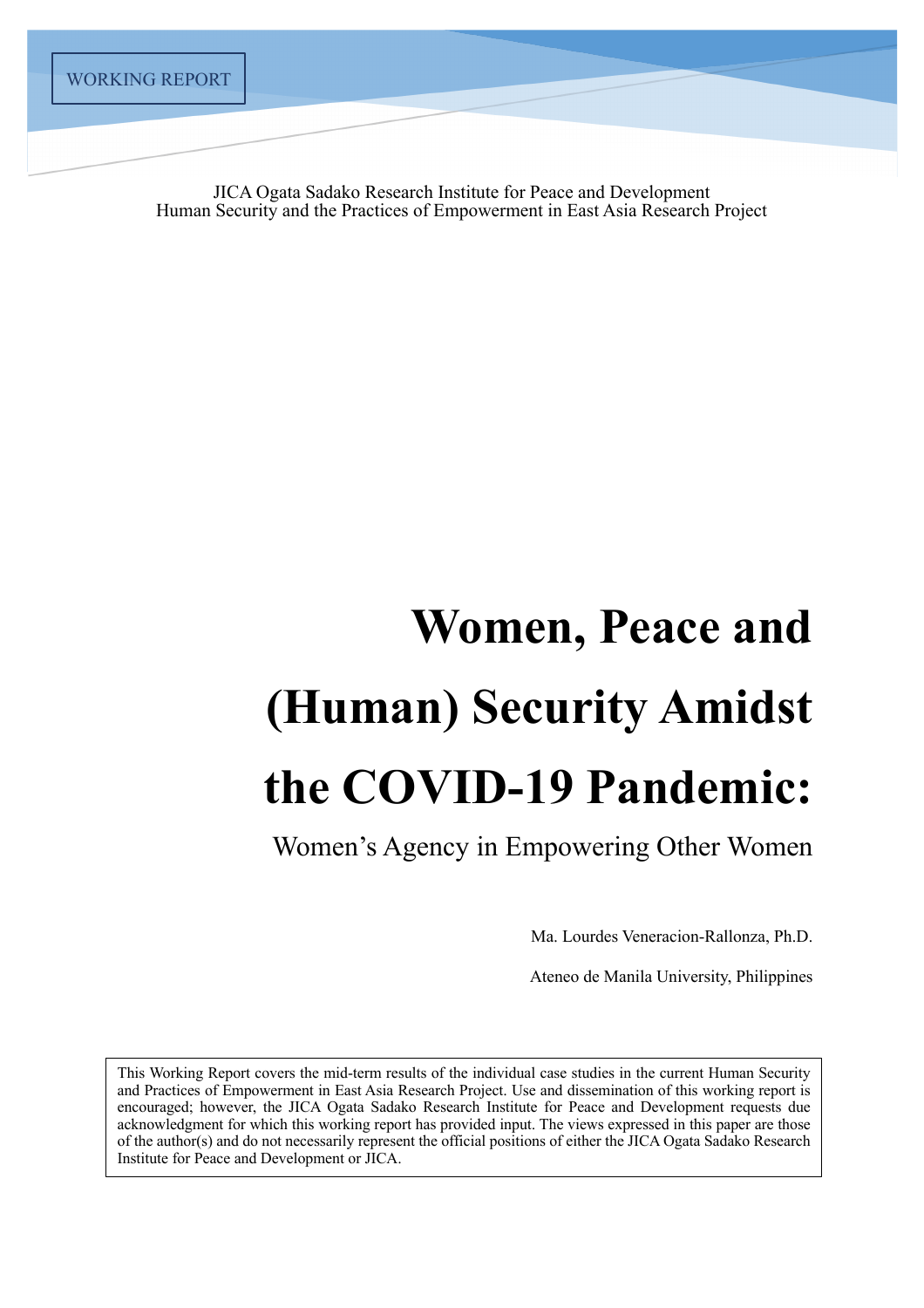# **Women, Peace and (Human) Security Amidst the COVID-19 Pandemic: Women's Agency in Empowering Other Women**

Ma. Lourdes Veneracion-Rallonza\*

## **Abstract**

This study identifies the patterns of women's empowerment experiences amidst the COVID-19 pandemic. It draws from the insights of civil society groups working with women from different sectors of Philippine society --- Women Engage in Action on UNSCR 1325 (women in the Bangsamoro Autonomous Region in Muslim Mindanao), Gaston Z Ortigas Peace Institute (women in peacebuilding), Sulong CARHRIHL/Peace (indigenous women) ---- on how peacebuilding and humanitarian assistance is possible despite the crisis. From this backdrop, it seeks to unravel the salience of networking as an operationalization of women's empowerment, particularly, in advancing Women, Peace and Security (WPS) in the country.

**Key words**: empowerment; women, peace and security; networking

Ma. Lourdes Veneracion-Rallonza, Ateneo de Manila University (mrallonza@ateneo.edu)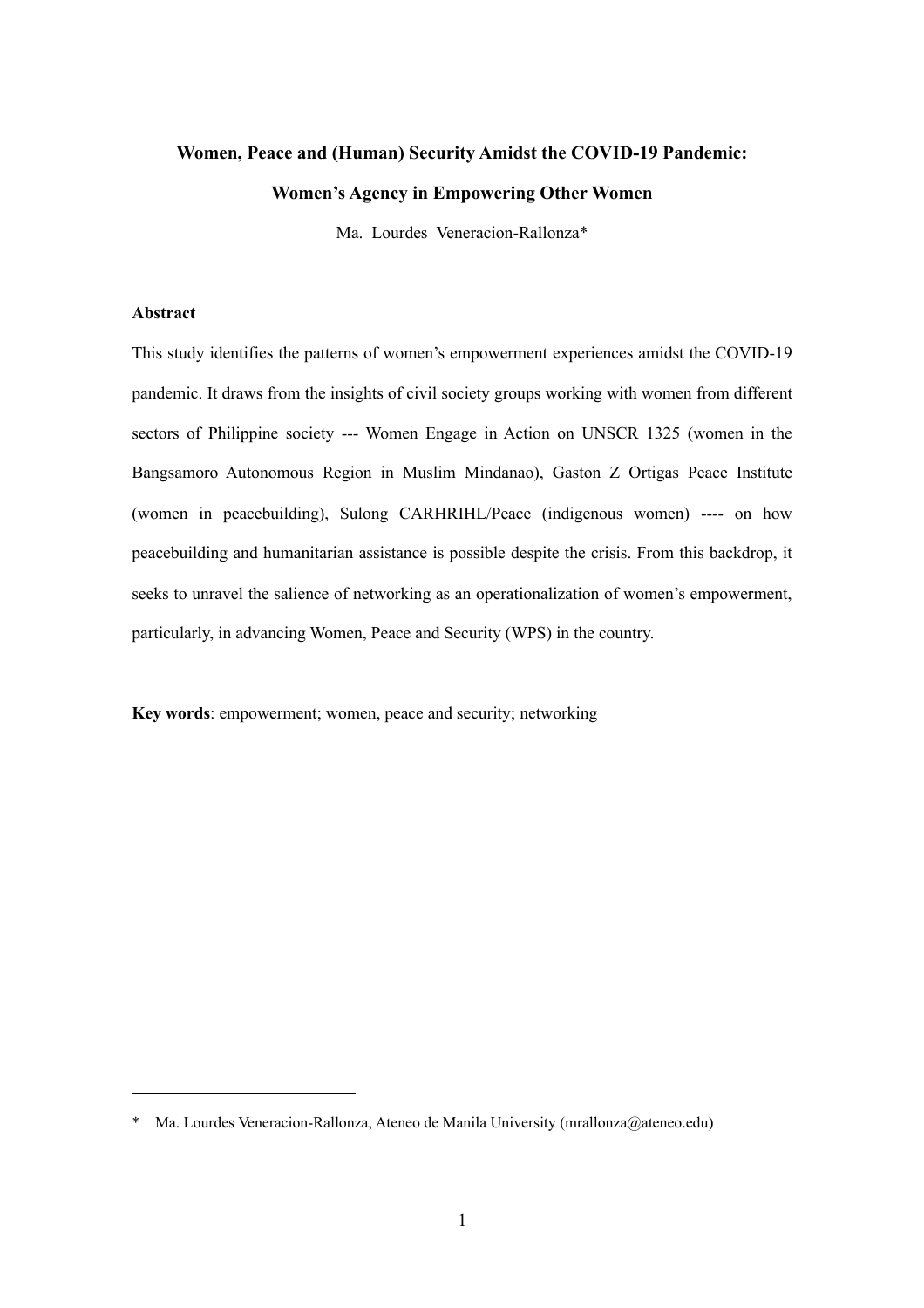## **1. Introduction**

Year 2020 saw COVID-19 sweep throughout the globe, leaving no country unaffected, no population left unscathed. Day in and day out more and more COVID-19 cases --- active ones, deaths, and recoveries. The global pandemic has become a human security issue in itself. Year 2020 was also the 20th year commemoration of United Nations Security Council Resolution (UNSCR 1325) marking two decades of the women, peace and security (WPS) global agenda advancing the salience of women and women's human rights in international peace and security. When linked to human security,

…in calling for human security that is people-centric and a gendered lens, the resolution and the agenda that has developed does convey the paradigm shift needed in understanding and tackling contemporary global peace and security issues. The issues that are so often called for by the WPS community are profoundly relevant to this pandemic too (Anderlini 2020),

this essentially means that the global crisis has placed us in a situation of emergency --- where the pandemic intersects with other disaster situations, including that of armed conflict. As such, WPS converges with human security in a way that operationalizes the gender analysis of crisis situations and the actors involved therewith, monitors the continuing conflicts amidst the pandemic, and identifies who participates in critical decision making (Anderlini 2020).

## *WPS being overtaken by Pandemic*

WPS, as a global agenda, advocates women's participation in peacebuilding and conflict resolution, for the protection of their human rights, and for the prevention of violence against them. It was a pioneering resolution emanating from the UN Security Council (UNSC) that finally recognized the differential impact of armed conflict on women and was thus a matter for international peace and security.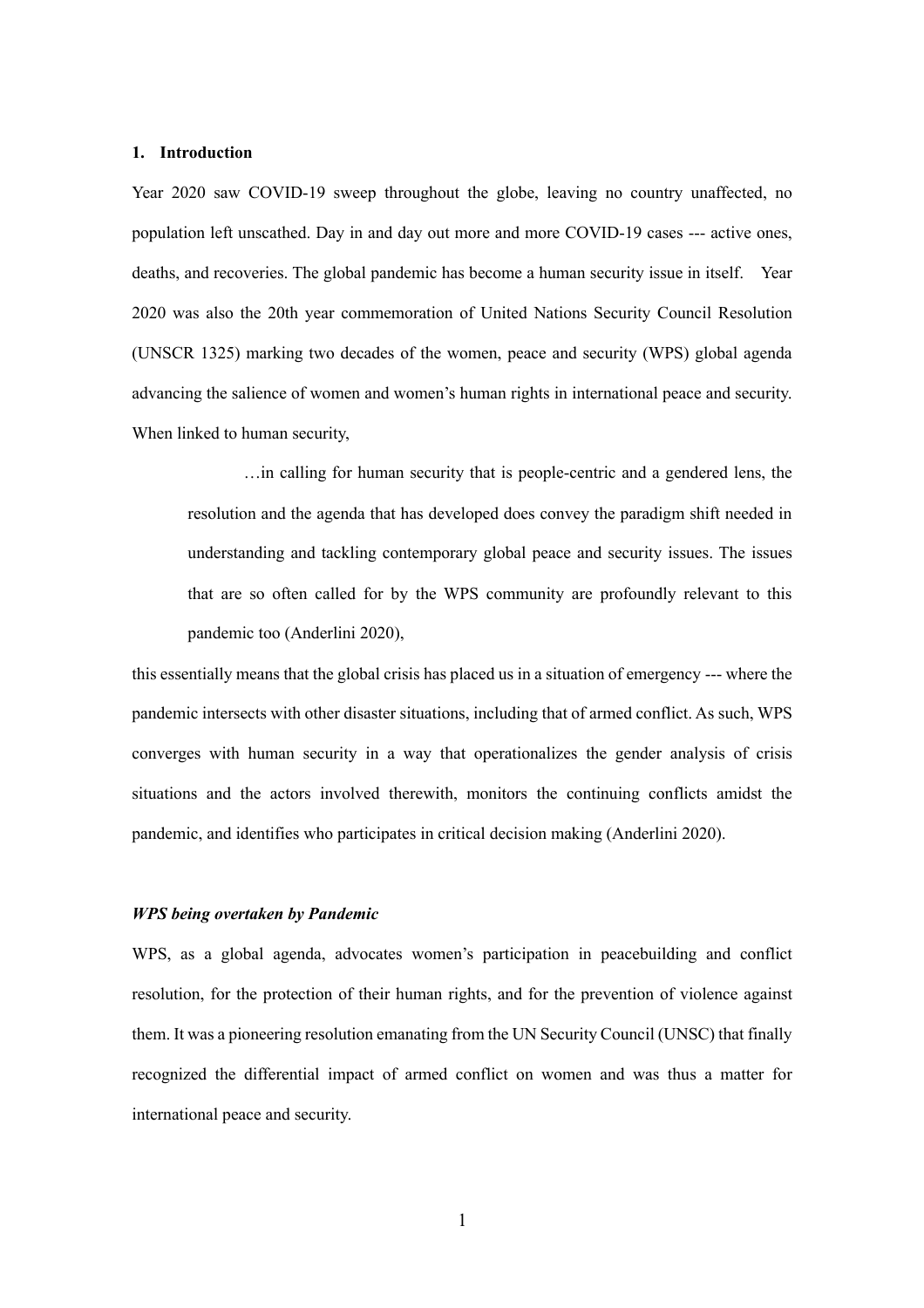Encompassing the rights of women and girls in all stages of conflict, the breadth of the WPS agenda allows for tremendous scope in its inflection points. The agenda covers human rights violations, gender-specific humanitarian concerns, prevention of conflict, protection and assistance during conflict, accountability for crimes committed during war, conflict prevention, conflict resolution, and post-conflict reconstruction. (Taylor 2019, 67)

Discursively, it has two trajectories: (1) agency and participation; and (2) vulnerability and victimization. The former is the focus of UNSCRs 1325 (2000), 1889 (2009), 2122 (2013), and 2493 (2019) while the latter is the main idea of UNSCRs 1820 (2008), 1888 (2009), 1960 (2010), 2106 (2013), 2242 (2015), and 2467 (2019). In practice, more attention has been given to women's vulnerability rather than women as change agents (O'Reilly 2019, 195). And of these Resolutions, only 2242 (2015) mentions the "global nature of pandemics" as relevant to the "changing context of peace and security" and in this regard, "warrants increased attention as part of WPS, and thereby a critical aspect of COVID-19 responses" (Swaine 2020, 3).

In a study by the Gender Institute for Women, Peace and Security and the PRIO Centre on Gender, Peace and Security, an area of inquiry was that of what the "status of women reveals about a nation's pandemic preparedness and response." They found that States "that are more willing and able to boost the status of women --- as reflected in WPS Index scores --- may be more likely to care about disadvantaged groups and inequality, and therefore more likely to invest in policies and institutions that better prepare for an epidemic outbreak;" at the same time, "countries most at risk of an epidemic-related humanitarian crisis that would overwhelm national response capacity are those where the status and well-being of women is weak" (Dahl, Klugman, and Zou 2020, 8).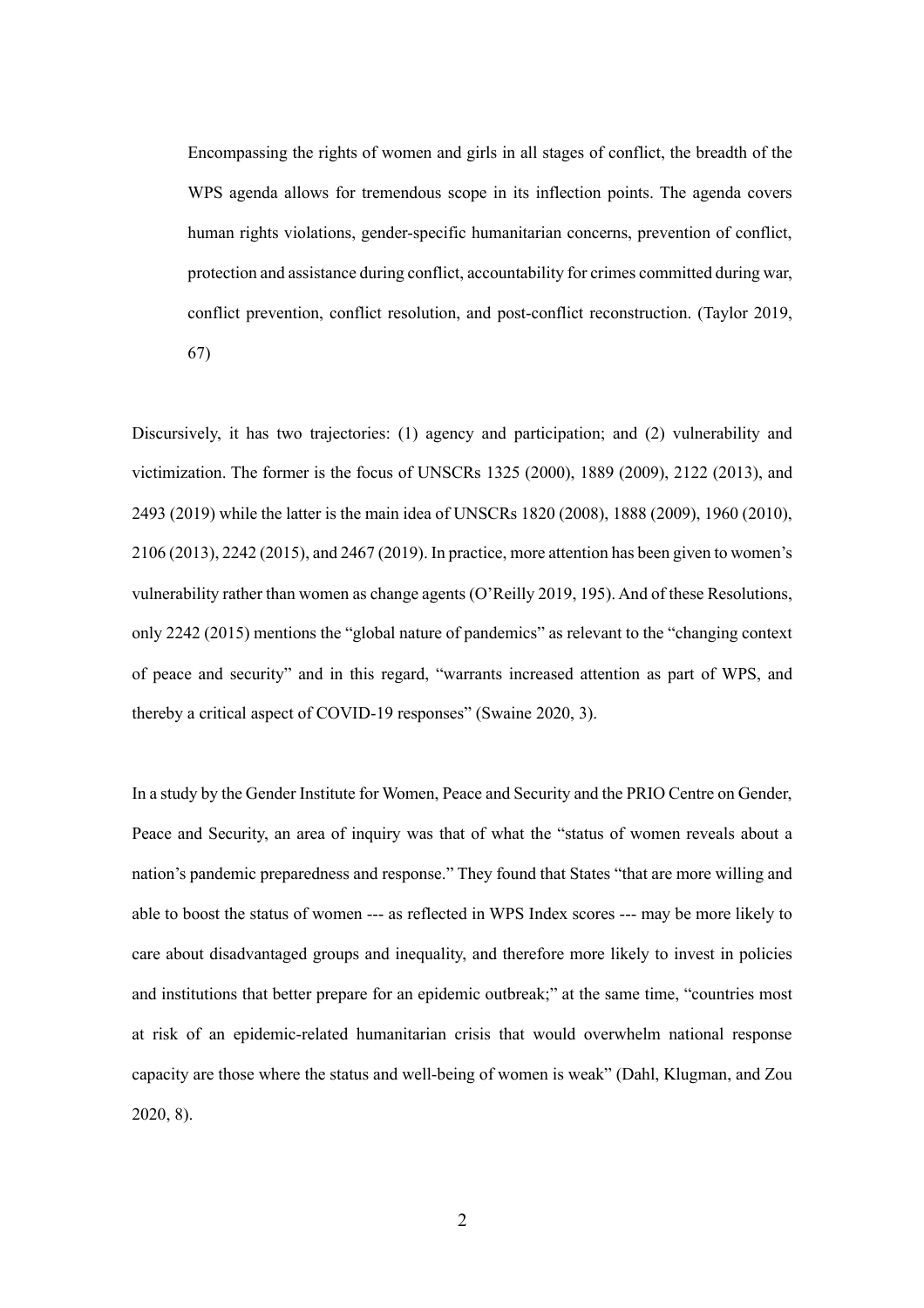Related to WPS, one of the things that affected thise agenda has been that of the efforts at peacebuilding and participation in peace processes. As claimed by Rahmaty and Jaghab (2020, 2),

The logistics challenges posed by the pandemic have exacerbated (this) exclusion. The emergency response strategies of some states are also threatening to the work of individuals and organizations advocating for women's rights.

Pandemic peacebuilding, though a challenge, should continue to be advanced in the context of responses to the pandemic. As recommended by Rahmaty and Jagrab (2020, 1), WPS should focus on the following to off-set the obstacles in pushing for it during the pandemic: "(1) state leadership on WPS in multilateral fora; (2) women's participation in formal peace processes; (3) protection and security of women peacebuilders; (4) financing for women peacebuilders; and (5) ensuring data driven responses." These recommendations are partial to women's agency over vulnerability and victimization.

As mentioned, the year 2020 was the 20th year of UNSCR 1325 that ushered in the global agenda of WPS. According to Rahmaty and Jaghab (2020, 1), what could have been an opportunity to take stock of two decades of WPS was instead "upended by the COVID-19 pandemic, which has dominated the international community's attention and put the recent gains to WPS at risk." In the same light, Yayboke and Abdullah (2020, 2) claim that COVID-19 possibly side swiped gains in gender equality and women's human rights as other humanitarian emergencies have shown. Crisis situations tend to unravel socio-economic inequalities as well as imbalances in power relations. For example, during the Ebola virus epidemic in Liberia, women who make up most of those selling in marketplaces were forced to close down, thus affecting their livelihood and economic security (UN Women 2020a). In the case of Nigeria, fifty five percent (55%) of Ebola cases were women largely because of their care giving roles in society (Fawole et al. 2016). The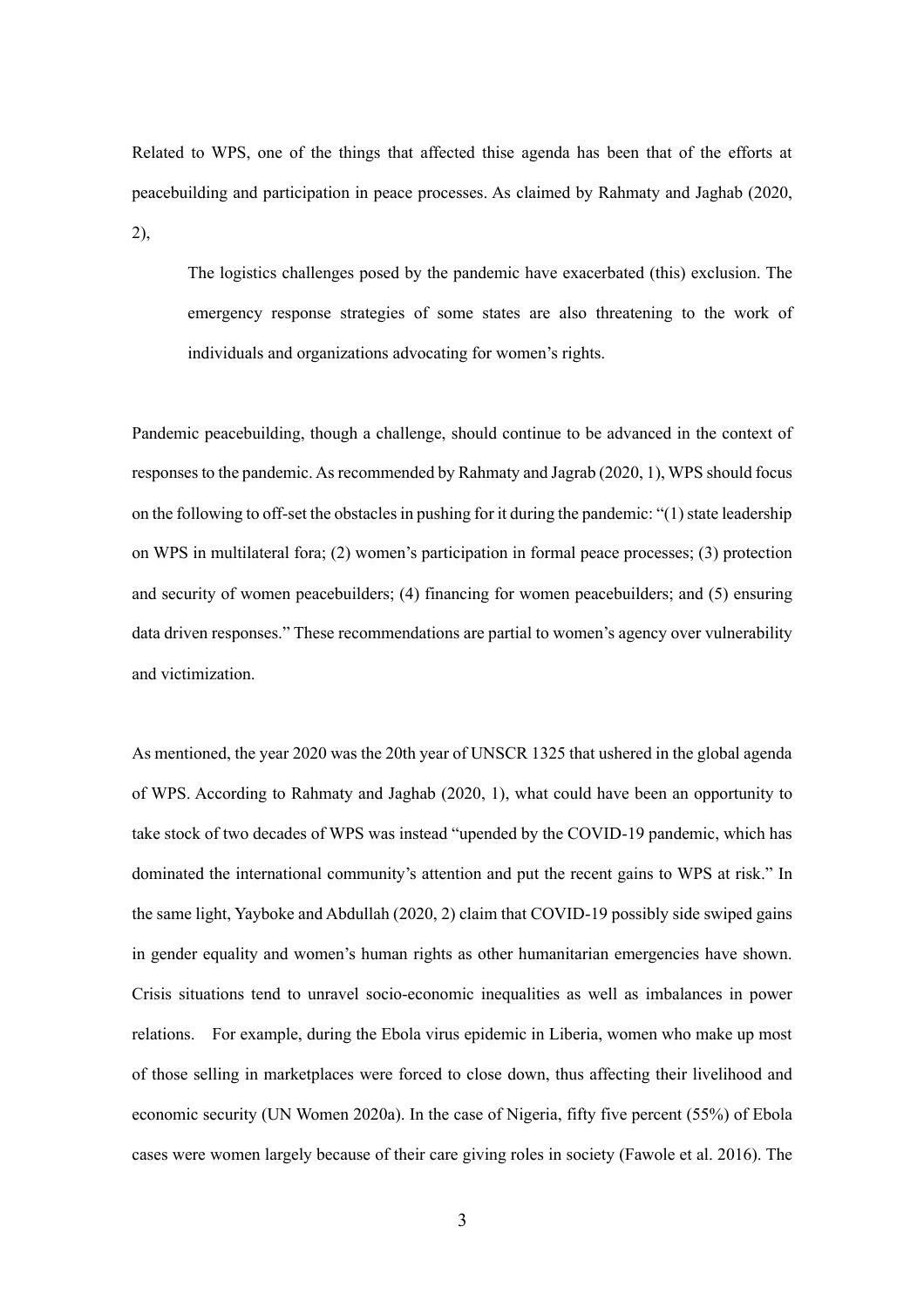Ebola outbreak in Guinea, Liberia, and Sierra Leone also saw a 75% increase in maternal mortality (Davies and Bennett 2016). In all these cases, women have been affected because of their occupational and social roles in society. As related to COVID-19, the threat of back-sliding on gender equality and women's human rights is more real for "264 million women and girls who live in conflict and fragile settings, where pre-existing gender inequalities and patriarchal social norms are being exacerbated, and women are further sidelined from all areas of decision-making" (Yayboke and Abdullah 2020, 2).

According to UN Women, the first 100 days of COVID-19 in the Asia Pacific Region has already shown that the patterns of gender inequalities have been exacerbated by the pandemic (UN Women 2020b, 6). These are:

• Most healthcare workers are women, and they are at the forefront of the pandemic health response;

• Loss of jobs and income of women domestic and migrant workers in the manufacturing sector (especially in textile and garments), and in hospitality and tourism, and those in informal work such as the self-employed, domestic workers, and daily wage earners;

• Violence against women, such as domestic violence as the shadow pandemic.

## **2. Gender Dynamics of COVID 19 in the Philippines**

Just like in other countries, many Filipino women who have suffered domestic abuse have been trapped in their own homes, with their abusers. Data from government offices vary. On the one hand, information from the Philippine Commission on Women (PCW) showed an increase in inquiries on violence against women (VAW) received from email, phone-in and social media accounts during the beginning of community quarantine in March 2020, compared to those of January to March 2019. On the other, data from the Philippine National Police (PNP) showed a decrease in reported gender-based violence from March to October 2020. For the PCW (2020),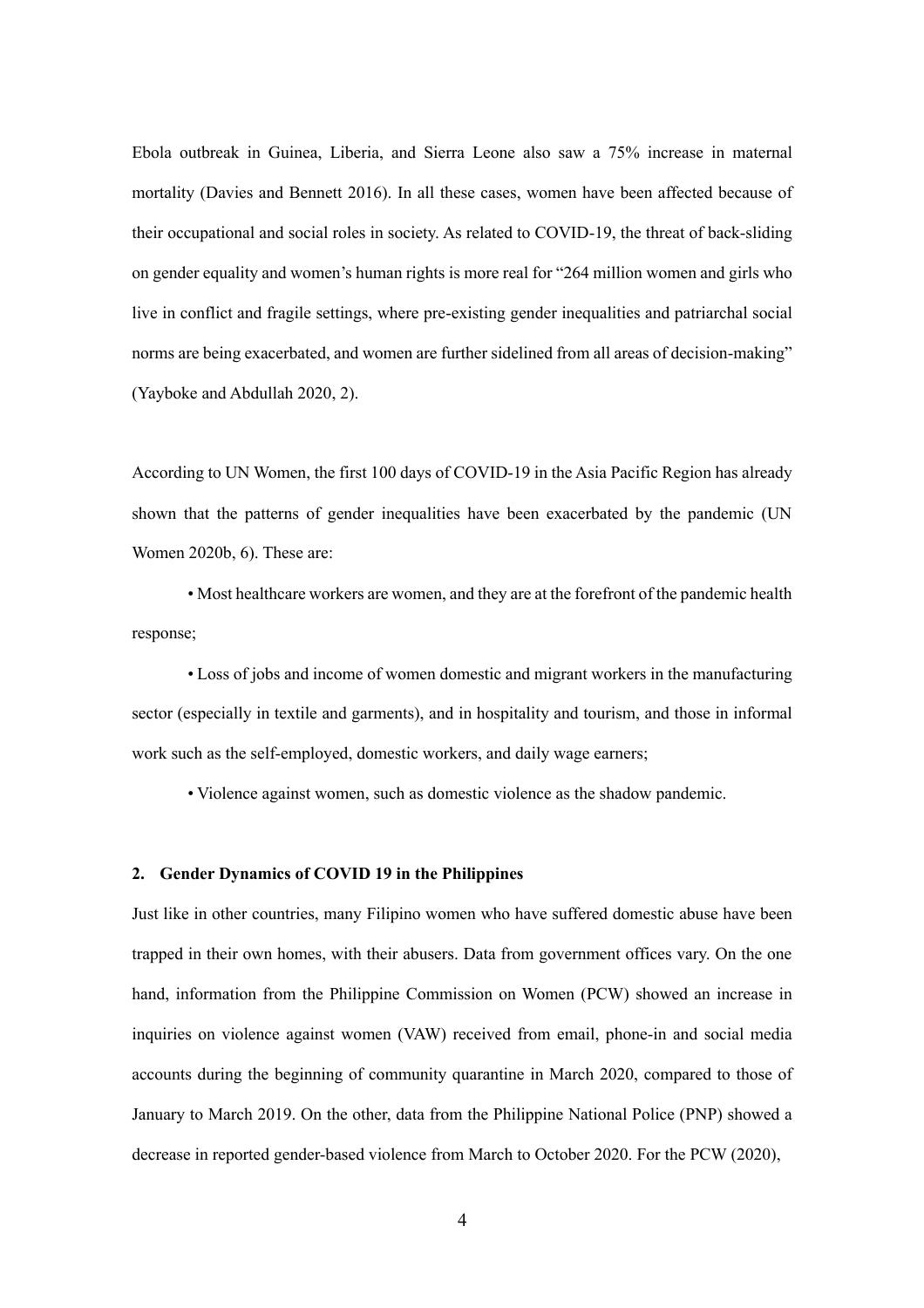… this may not be the reality on the ground. The decrease in reported cases may be attributed to the restricted movement in the communities, suspension of public transportation, victims being locked down with their perpetrators, lack of communication channels, and lack of information on where/how to report.

As noted by UN Women, for the entire Asia Pacific Region there were also women who lost their jobs as workplaces closed down. Women in the informal economy also had to close their small businesses since they no longer had clients. Thus, the economic insecurity of women was exacerbated primarily because of pre-existing social and gender inequalities. Furthermore, unpaid care work also deepened women multiple burdens at home (UN Women 2020a).

News of sexual harassment, 'sex-for-pass,' and even rape by state security forces surfaced. There was even a rape case where the victim who sought police protection was gunned down by the alleged perpetrators. Indeed, the pandemic affected women and men differently --- with the former being more vulnerable than the latter. Needless to say, ever since the current government took office, misogyny and gender stereotyping has been institutionalized with no less a person than the President of the country himself hurling insults at female leaders, among others.

The pandemic added to difficulties in conflict affected/vulnerable areas. As it exacerbated social inequalities, it also had the potential to deepen pre-existing social cleavages. Discrimination and stigmatizing of those affected by COVID-19 likewise had a tendency to materialize into hate speeches. While in the case of internally displaced peoples (IDPs), most of whom are women and children, the delivery of supplies and services became more difficult. This had previously been the case with State force against terrorists such as the Bangsamoro Islamic Freedom Fighters (BIFF) and the clan wars that have been active in the Bangsamoro region, displacing many communities and endangering many others. Quite interestingly, despite the numerous laws and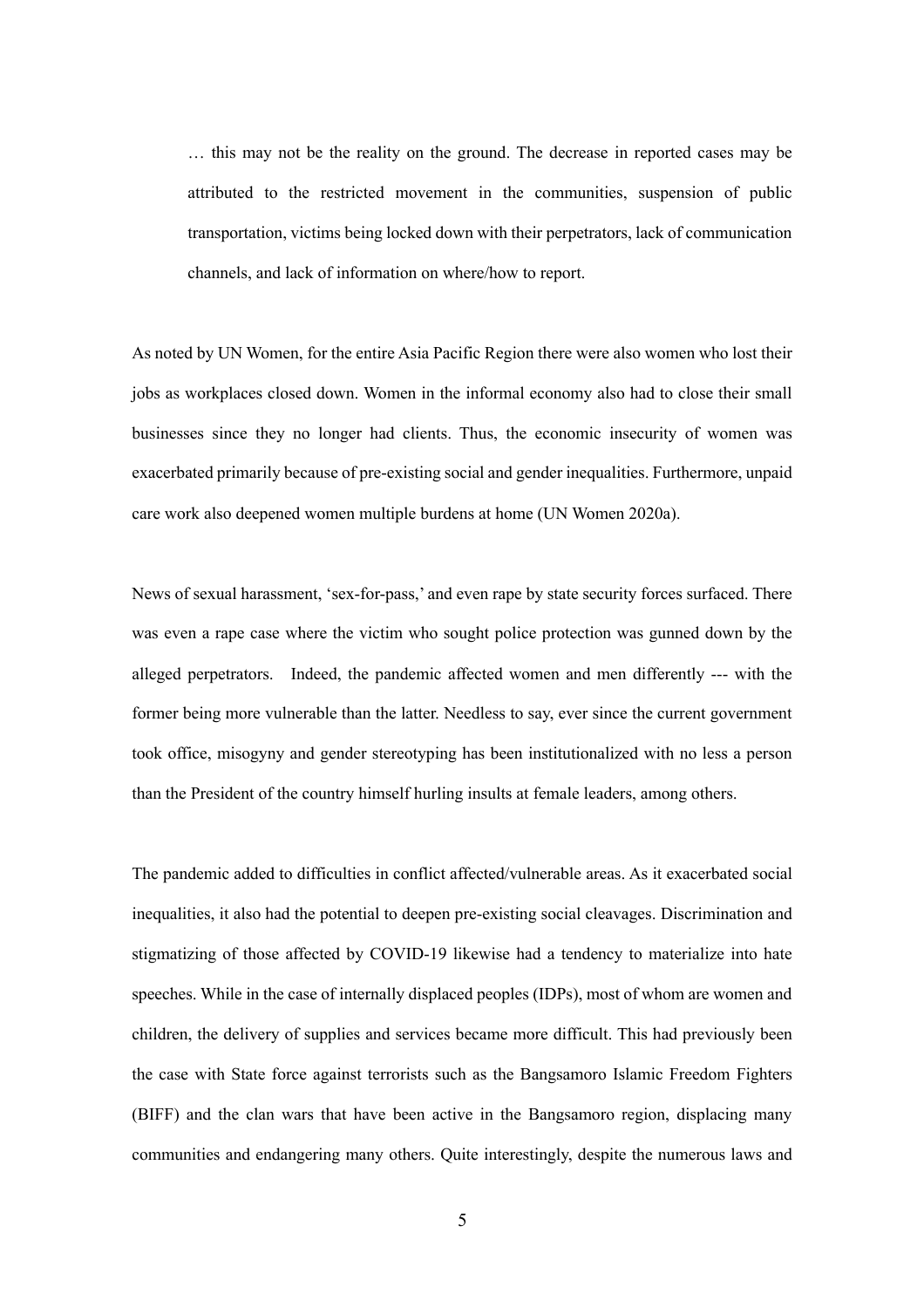policies in protecting women's human rights in the Philippines, the State seemed to be reneging on its duty to protect women and girls as vulnerable group in this crisis.

As with many countries, the Philippines was supposedly caught flat-footed when the COVID-19 pandemic hit home. Not heeding early warnings of a humanitarian/health disaster, the Philippine response was militarized when it finally did. To contain the virus, the government instituted one of the more rigid and longest lockdowns in pandemic response history. The language of response was very masculine --- that of 'fighting' an unseen and dangerous enemy and waging 'war' against the virus. Police/military checkpoints were installed along the borders between cities --- with personnel armed and in full battle gear. Metro Manila, with the highest cases of COVID-19, was then transformed into a 'war zone' in a battle against the unseen. Those that called the shots were mostly retired military officials who now occupy civilian posts. Interestingly, the Philippines is not the only country that has securitized the pandemic. According to Sears (2020), "an issue (that) is framed as an existential threat to some referent object… justifies extraordinary measures for protection."

People are not allowed to leave home except for procuring supplies, including the financial and food assistance given to citizens in particular, the poor. Those who did not follow quarantine protocols were arrested and detained for a time. Both formal and informal economy suffered. In the midst of all these impacts, an Anti-Terrorism Law was passed by Congress. Then there was the 'red-tagging' of activists, journalists, and grassroots community leaders. Even showbusiness personalities were tagged in some sort of witch hunt. The Philippines was transformed into a pseudo-police state and militarized as a matter of policy. And COVID-19 continued to rise, fluctuated, and then rose again. By April 2021, over a million Filipinos had become sick through COVID-19; several millions more had lost their jobs; and the incidence of poverty also increased. The data for 9 July 2021 listed 1,461, 455 total cases (94.7% recovered), with 3.6% active cases,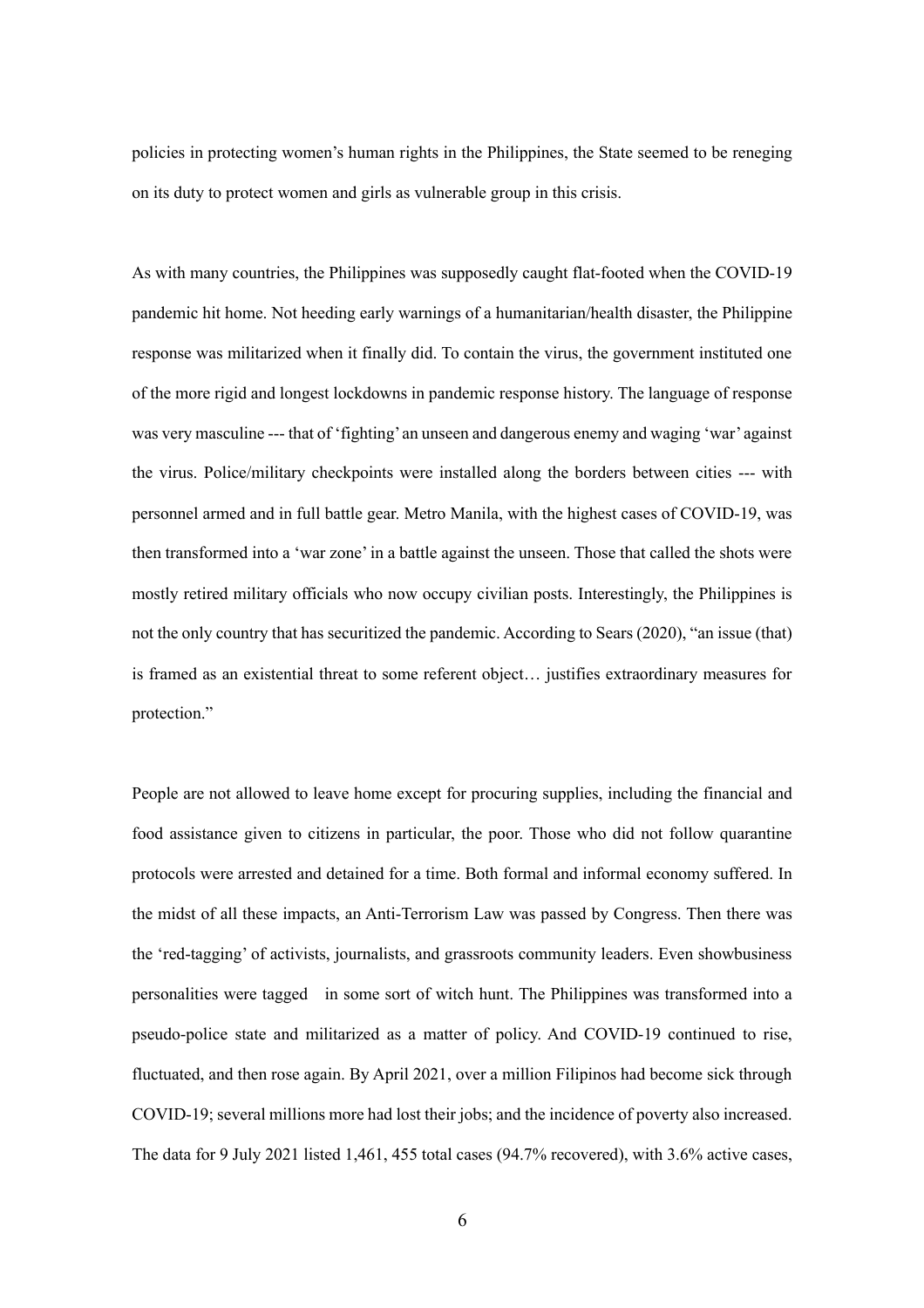and 1.76% deaths (Department of Health 2021). Needless to say, the country still has armed conflict-vulnerable and affected areas with both horizontal and vertical conflicts impacting on many peoples' lives.

## **3. Pre-Pandemic WPS in the Philippines**

WPS was once a big thing in the Philippines. In 2010, through collaborative work between State and CSOs, the country launched its National Action Plan on Women, Peace and Security 2010- 2016 --- the very first Asian country to do so. There was even a special inter-agency committee - -- the National Steering Committee on Women, Peace and Security (NSC WPS) --- that was established and mandated in Executive Order 865 during 2010.

Parallel to this State initiative was that of civil society --- the launch of a loose network of human rights and atrocity prevention, peace, and women's groups from all over the country known as the "Women Engaged in United Nations Security Council Resolution 1325" (WE Act 1325). These groups are from grassroots, local and national spaces that have been involved in "advocacy work, education and training, community-based involvement, networking, lobbying for legislation, research, and multi-sectoral/actor dialogues" (Veneracion-Rallonza 2013, 76-77). Four years later, largely through the work of national government agencies (NGAs), the NAP WPS was amended to streamline action points and indicators. At the same time, implementing NGAs underwent capacity building programs on how they could implement the NAP.

In March 2017, a new NAP WPS 2017-2022 was adopted. It draws its mandate from international instruments such as the various United Nations Security Council Resolutions (UNSCRs) on WPS, the Convention on the Elimination of All Forms of Discrimination Against Women (CEDAW) General Recommendation 30, and Sustainable Development Goals (SDGs); at the national level, it anchors itself on the Magna Carta of Women and the Philippine Development Plan 2017-2022.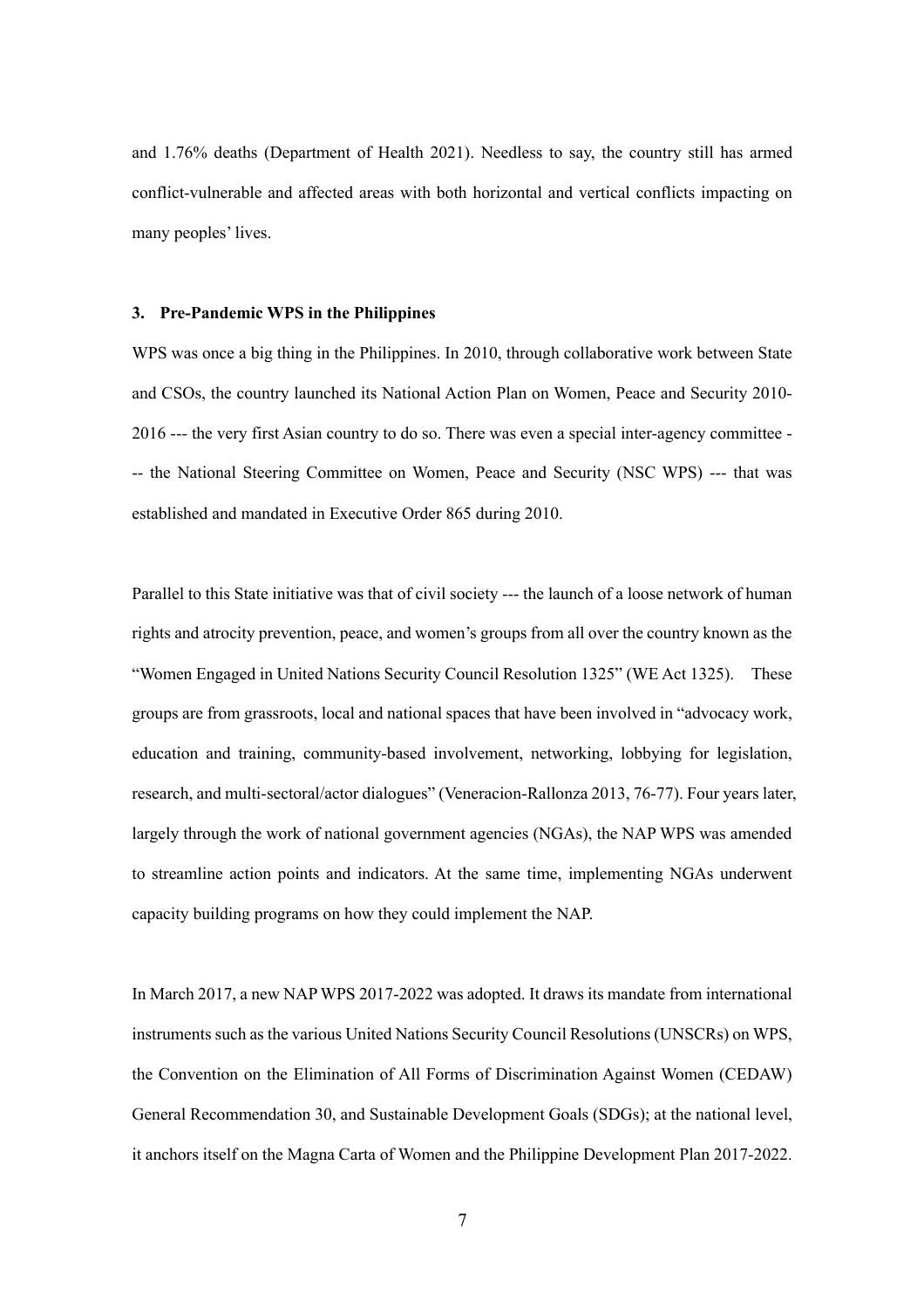As the NAP WPS-implementing NGAs were drafting their Agency Strategic Action Plans (ASAP) WPS, the Marawi Siege broke out in May 2017. A few months later, the NSC WPS adopted a resolution on the protection of women, prevention of violence against them, and ensuring their participation in resolving the conflict in Marawi. At the local level, the Regional Commission on Bangsamoro Women (RCBW) had its own Regional Action Plan (RAP) WPS and during the Marawi Siege, they concretized it through the provision of humanitarian assistance for women and girls.

Interestingly, what used to be collaborative politics (Veneracion-Rallonza 2013) between State and CSOs was not as active as before. In fact, each seemed to have gone their own separate ways in so far as implementing the NAP WPS was concerned. After the end of the Marawi Siege and towards the beginning and unfolding of the COVID-19 pandemic, not much was heard on the NAP WPS from the side of national government. Even the Office of the Presidential Adviser on the Peace Process (OPAPP), the Chair of the NSC WPS and main implementer of the NAP WPS, was transformed into a pandemic response agency.

In contrast, at the local level, the WPS continued to gain traction and was not 'left behind' when there was a transition from the Autonomous Region in Muslim Mindanao (ARMM) to BARMM. In fact, the Bangsamoro Women's Commission (BWC) of the BARMM crafted its own Bangsamoro RAP WPS. And in the context of the pandemic, the commitment was to protect women and to protect their human rights (Karon as quoted in UN Women 2020a). At least in the Bangsamoro, WPS occupies a place in policy and practice in contrast with the national articulation.

## *Human Security from WPS Empowerment Lens*

The Philippine NAP WPS has four (4) pillars: (1) empowerment and participation; (2) protection and prevention; (3) promotion and mainstreaming; and (4) monitoring and evaluation. The first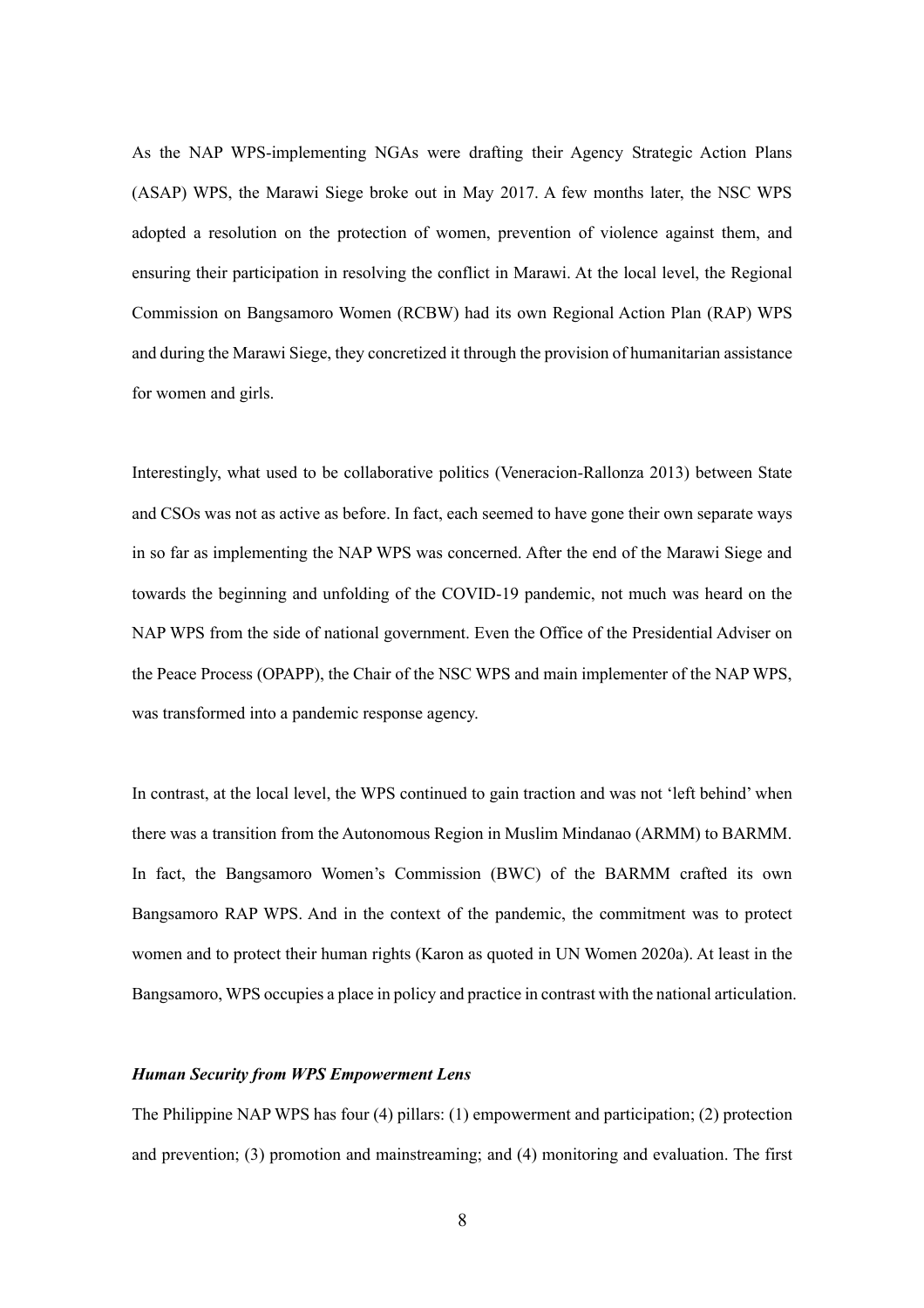two (2) are substantive and issue pillars while the last two (2) are support pillars for implementation. In comparison with the first and second generation of the NAP WPS, the current one claims to highlight women's various roles in different peace spaces.

In this regard, it highlights women's agency --- both as leaders and participants --- in the peace process of the country. It seeks to continue the best practice of women's presence in formal peace tables as well as in other informal spaces (i.e. civil society and grassroots participation). It also aims to support various initiatives where women empower other women, recognize the intersectionality of gender, ethnicity, and religion, and build a stronger constituency for peace and conflict transformation where women are involved in the front, back, and center of the process. Additionally, it also pays attention to women's empowerment in light of their economic rights" (Philippine NAP WPS 2017, 9).

The empowerment pillar seeks to realize that "Women and girls, through meaningful participation and leadership, are active change agents in conflict transformation and post-conflict development" (Philippine NAP WPS 2017, 12). As linked to human security, it aims to advance the role and contribution of women and girls in attaining and sustaining peace. It also reflects the goal of strengthening women and girls' capabilities, access and control over decision making spaces and over resources. Table 1 lists the Action Points for the empowerment and participation pillar.

**Table 1. Philippine National Action Plan on Women, Peace and Security – Empowerment and Participation Pillar**

| <b>Action Point</b>       | <b>Indicators</b>                                            |
|---------------------------|--------------------------------------------------------------|
| Action Point 1, Gender    | 1.1 Women occupy leadership positions in peace panels, peace |
| perspective integrated in | agreement implementation, and other peace mechanisms.        |
| Track 1/formal peace      |                                                              |
| process.                  | 1.2 Gender and women's political and economic empowerment    |
|                           | provisions are explicitly included in peace agreements,      |
|                           | blueprints, and mechanisms for implementation.               |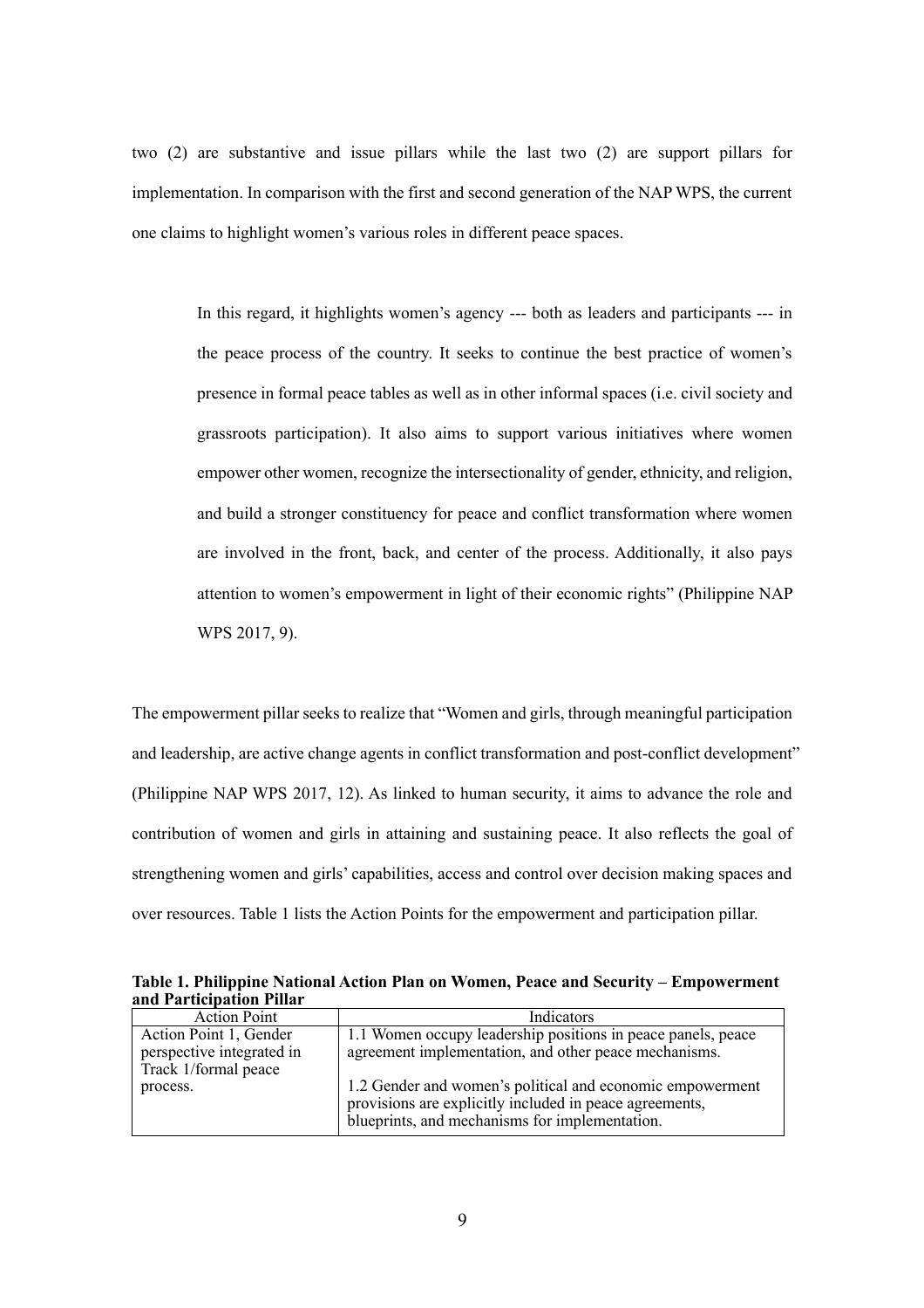|                                                       | 1.3 The NSC WPS serving as the advisory body to oversee the<br>integration of gender in the peace negotiations, agreements,<br>blueprints and mechanisms for implementation. |
|-------------------------------------------------------|------------------------------------------------------------------------------------------------------------------------------------------------------------------------------|
| Action Point 2, Women's                               | 2.1 Peace process supported by civil society and grassroots                                                                                                                  |
| participation and leadership                          | women's                                                                                                                                                                      |
| in Tracks 2 and 3 peace                               | constituency.                                                                                                                                                                |
| process.                                              |                                                                                                                                                                              |
|                                                       | 2.2 Women from conflict-affected/vulnerable communities with                                                                                                                 |
|                                                       | capacity for peace, human rights, governance, and economic                                                                                                                   |
|                                                       | empowerment.                                                                                                                                                                 |
| Action Point 3, Actively<br>engaged with peace, human | 3.1 Awareness raising initiatives of CSOs with regard to women,                                                                                                              |
| rights, and women CSOs                                | peace and security (WPS), CEDAW General Recommendation<br>30, NAP WPS, Magna Carta of Women (specific to armed                                                               |
| and grassroots women.                                 | conflict and peace and economic and political empowerment in                                                                                                                 |
|                                                       | post-conflict reconstruction supported.                                                                                                                                      |
|                                                       |                                                                                                                                                                              |
|                                                       | 3.2 Practice of regular dialogue, consultation with, and feedback                                                                                                            |
|                                                       | from                                                                                                                                                                         |
|                                                       | CSOs and grassroots women institutionalized.                                                                                                                                 |
| Action Point 4, Addresses                             | 4.1 Supported grassroots women's economic empowerment                                                                                                                        |
| gender inequality in<br>productive and reproductive   | initiatives.                                                                                                                                                                 |
| labor as well as in land and                          | 4.2 Awareness raising on women's economic rights conducted at                                                                                                                |
| property rights to enable                             | the                                                                                                                                                                          |
| women to actively                                     | grassroots level.                                                                                                                                                            |
| participate during post-                              |                                                                                                                                                                              |
| conflict reconstruction.                              |                                                                                                                                                                              |
| Action Point 5, Improves the                          | 5.1 Policy and comprehensive programmatic design formulated                                                                                                                  |
| role and status of women in                           | for the                                                                                                                                                                      |
| the security sector.                                  | recruitment, training, deployment, and career-pathing of women                                                                                                               |
|                                                       | 1n<br>the military and the police.                                                                                                                                           |
|                                                       |                                                                                                                                                                              |
|                                                       | 5.2 Enabling institutional mechanisms for the strategic                                                                                                                      |
|                                                       | maximization of                                                                                                                                                              |
|                                                       | women's contribution in the security sector created.                                                                                                                         |
|                                                       | 5.3 Increased the number of women in decision-making positions                                                                                                               |
|                                                       | in the                                                                                                                                                                       |
|                                                       | military and the police.                                                                                                                                                     |
|                                                       |                                                                                                                                                                              |
|                                                       | 5.4 Increased the number of women in leadership positions                                                                                                                    |
|                                                       | specific to in                                                                                                                                                               |
|                                                       | civil-military operations (CMO) and community-police relations<br>$(CPR)$ .                                                                                                  |
|                                                       | 5.5 Increased number of women participating in international                                                                                                                 |
|                                                       | committees                                                                                                                                                                   |
|                                                       | and inter-state initiatives (e.g. UN Peacekeeping, ASEANAPOL,                                                                                                                |
|                                                       | INTERPOL etc.) related to gender, conflict-related sexual and                                                                                                                |
|                                                       | gender-based violence (SGBV) and human trafficking, and WPS.                                                                                                                 |

## *NAP WPS and Pandemic Response: Re-Writing Gender In*

At the onset, the connection might not have been clear. However, countries with on-going conflict situations that have national action plans on WPS can use this as a guide for crisis response. For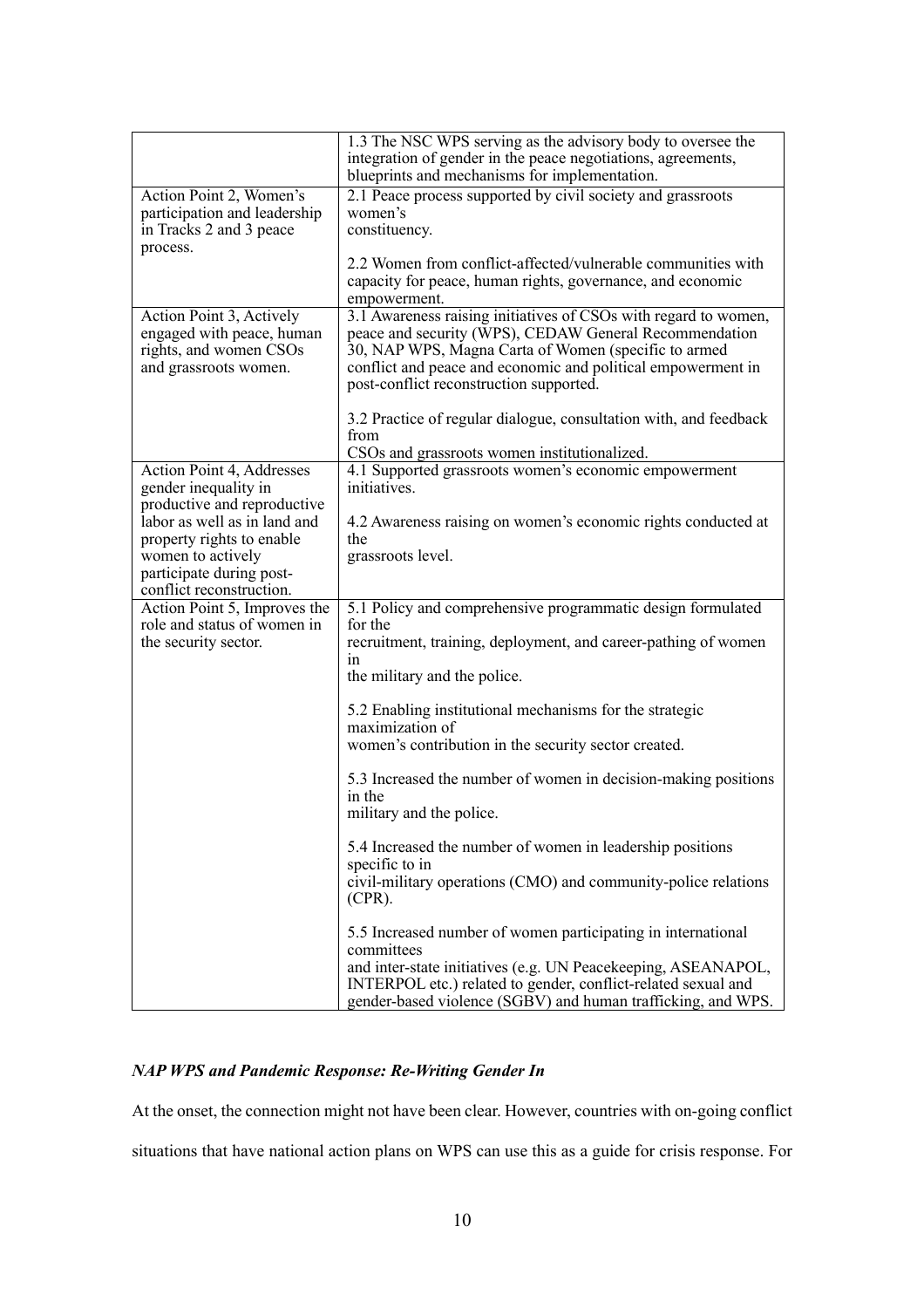example, in the case of the Philippines, the NAP WPS 2017-2022 Action Point 14 on "mainstreaming of NAP WPS in existing relevant national and local mechanisms," specifically sub-action point 14.4, provides for the "integration of the NAP WPS framework in humanitarian/natural disaster and complex emergency plans." Unfortunately, no one bothered to refer back to the NAP WPS 2017-2022 during the pandemic response in conflictaffected/vulnerable areas.

Under the current government in the Philippines, gender does not seem to occupy a prominent part of in the pandemic response. From decision-makers to policies, what has been institutionalized and operationalized are male-centric responses. Hopefully this would change should the unified bill filed by the seven (7) women senators on "Gender-Responsive and Inclusive Pandemic Act of 2021" be adopted. Though not specific to WPS, it does include conflict in its definition of an 'emergency' and internally displaced women (IWs) as 'at risk individual and groups.'

## **4. Civil Society Organizations on Women, Peace and Human Security**

The three (3) CSOs chosen for this study, one way or another, have been involved in advancing WPS in the country. First, GZOPI is a non-government organization (NGO) that works for "just and lasting peace" in the Philippines. It has been involved in lobbying and advocacy, networking, and capacity building and training and its areas of interest are on gender, human security, dialogue and mediation, and peace education. Second, Sulong CARHRIHL was a non-government organization borne out of the peace process between the Government of the Philippines (GPH) and the Communist Party of the Philippines-New People's Army-National Democratic Front of the Philippines (CPP-NPA-NDFP). Part of its organization mission was to monitor the Comprehensive Agreement on the Respect for Human Rights and International Humanitarian Law (CARHRIHL) between the GPH and CPP-NPA-NDFP. Further on, it became more involved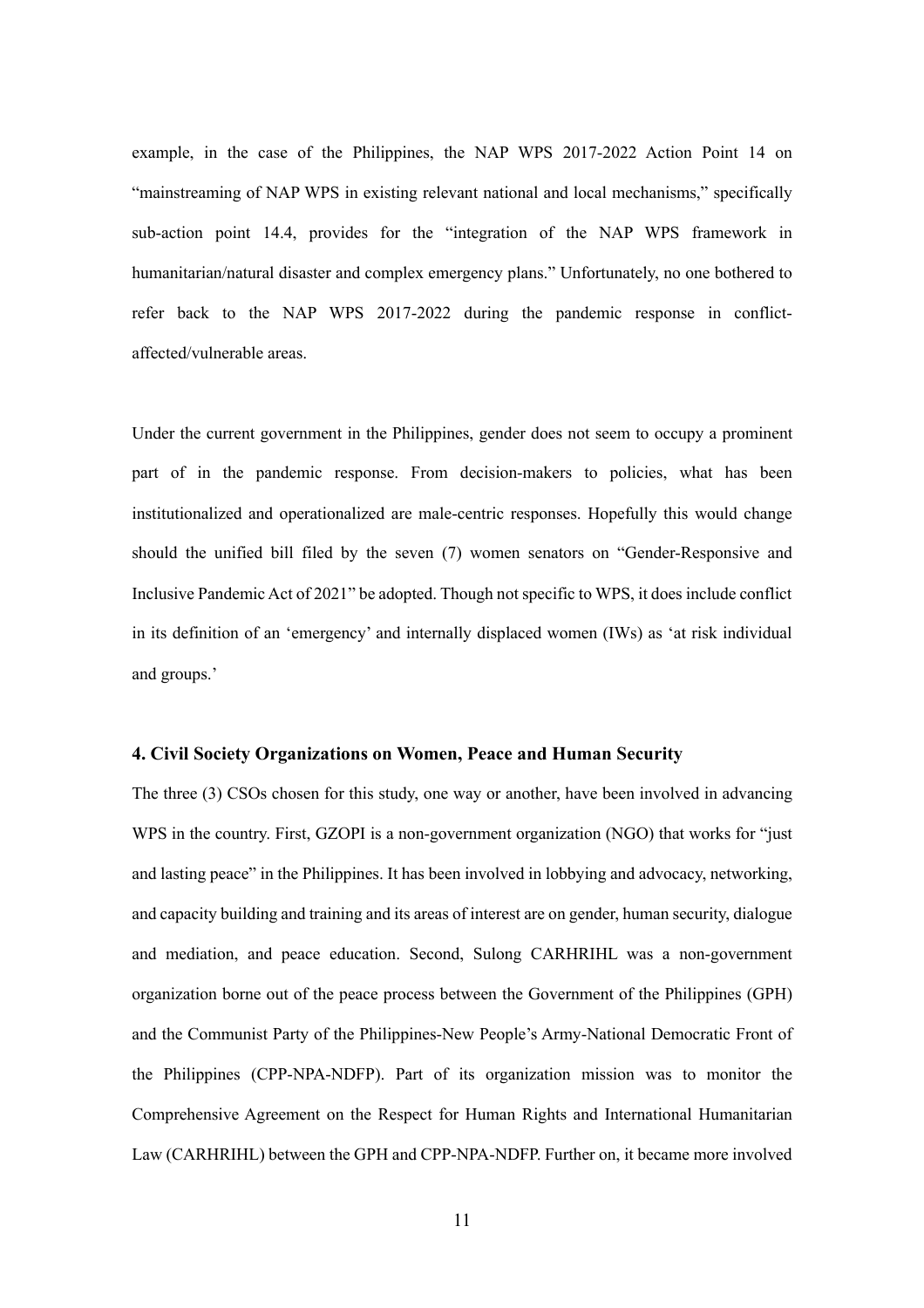in governance and peacebuilding work using a gender perspective. More recently, Sulong CARHRIHL has been renamed Sulong Peace. And lastly, WE Act 1325 is a national network of women, peace, and human rights CSOs that seek to advance the implementation of WPS. It was established in November 2010, the same year that the NAP WPS 2010-2016 was launched. Currently, it has 35 member organizations from Luzon, Visayas, and Mindanao. These groups have been involved in "advocacy work, education and training, community-based involvement, networking, lobbying for legislation, research, and multi-sectoral/actor dialogues" (Veneracion-Rallonza 2013, 77-78). In the case of advancing WPS, they have been referred to as 'domestic norm entrepreneurs' (Veneracion-Rallonza 2013).

In an attempt to unravel women's agency, the following questions were asked:

- 1. **Pre-pandemic,** what did your organization do for women in conflict-affected/vulnerable communities?
- 2. What kind of assistance did you give to women during the **earlier stage** (March to July 2020) and **middle stage** (Aug to Dec 2020) of the pandemic considering the armed conflict situation in this/these area/s?
- 3. **During the pandemic period,** what has been your assessment with regard to the armed conflict situation in the area/s you work in? What has been the participation and role of women in this assessment?
- 4. Who are the other stakeholders in your assessment and what has been their participation and role?
- 5. Based on your experience in the **last 11 months of the pandemic,** what have been the similarities and differences in the way that you now implement the pillars of Women, Peace and Security (WPS) (protection, participation, conflict prevention, relief and recovery)?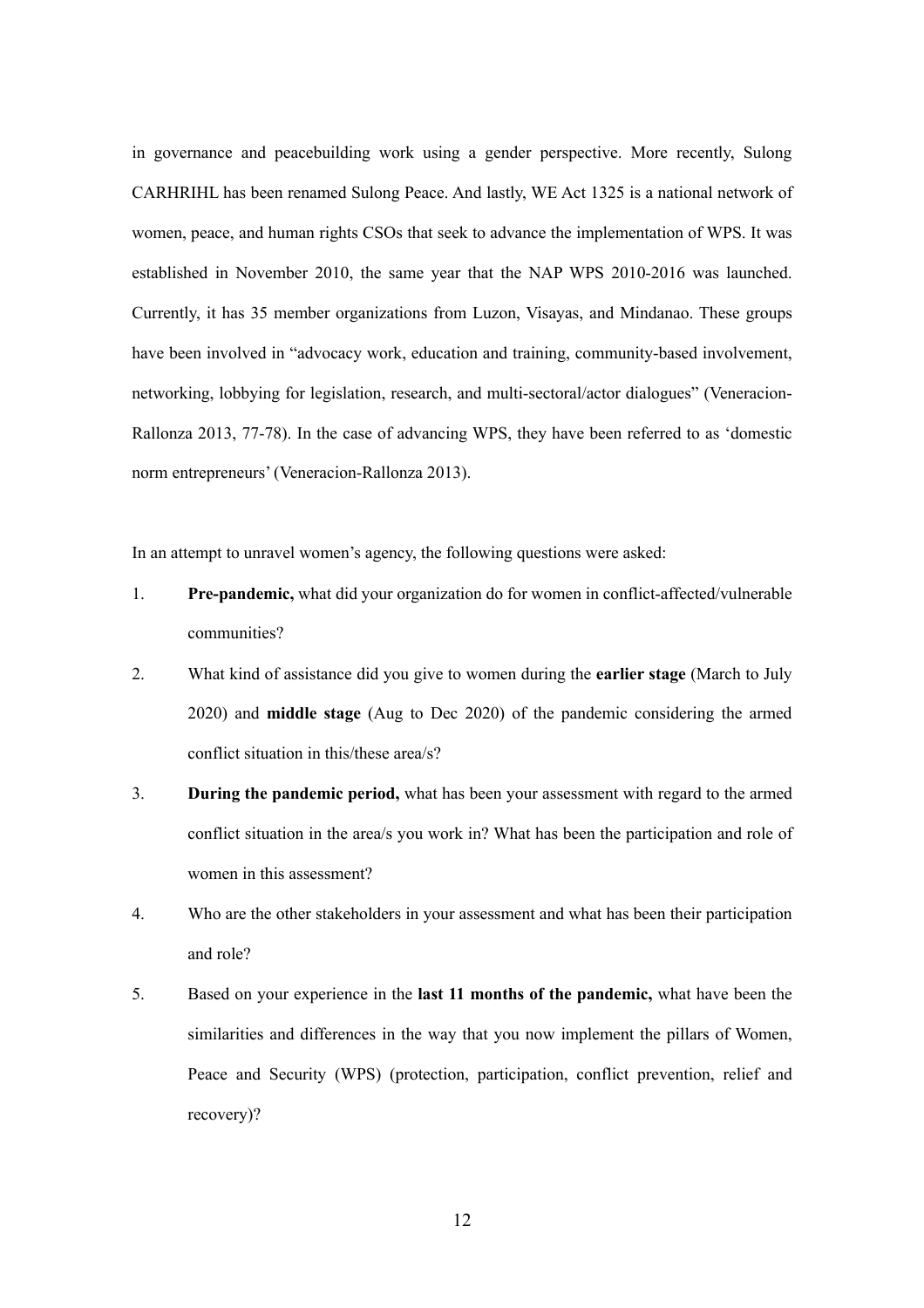## *GZOPI*

GZOPI was involved in several projects before the pandemic lockdown. First was a project on women in normalization in the Bangsamoro that basically involved advocacy and training, second was consultation on the Bangsamoro transition as linked with the work of the Third Party Monitoring Team, and third, through the Global Partnership on the Prevention of Armed Conflict (GPPAC), a working group collaborating on the Government of the Philippines and National Democratic Front of the Philippines peace process was set up.

At the early stages of the pandemic, GZOPI added to their work relief and responses for grassroot women through local women partner organizations: WoRMD in Maguindanao, Al Mujadilah Development Foundation, Inc (AMDF) in Lanao, Nisa Ul Haqq Fi Bangsamoro in Zamboanga, Basilan, Sulu, and Tawi-Tawi. Consultations with women continued and relief packs were given to those who participated. In Maguindanao, GZOPI supported a special project on mask-making and distributed them to communities.

Since GZOPI was not able to travel to Mindanao due to the lockdown in Metro Manila, they relied heavily on their local partners to conduct various activities. In the middle of the year, consultations continued but these were conducted by the local partners. In this regard, these local partners shaped the substance and approach of workshops and consultation activities; it was also the local partners that distributed relief packs to the women attendees.

In assessing the situation of conflict-affected areas they worked in, GZOPI ensured the participation of women local partners. Other partners of GZOPI are UN Women and UNODC; they also continued to engage with NGAs such as the National Commission on Indigenous Peoples (NCIP), albeit on a limited degree. And based on the assessment of GZOPI, the situation in the Bangsamoro was worsening during the on-going pandemic period: rido or clan wars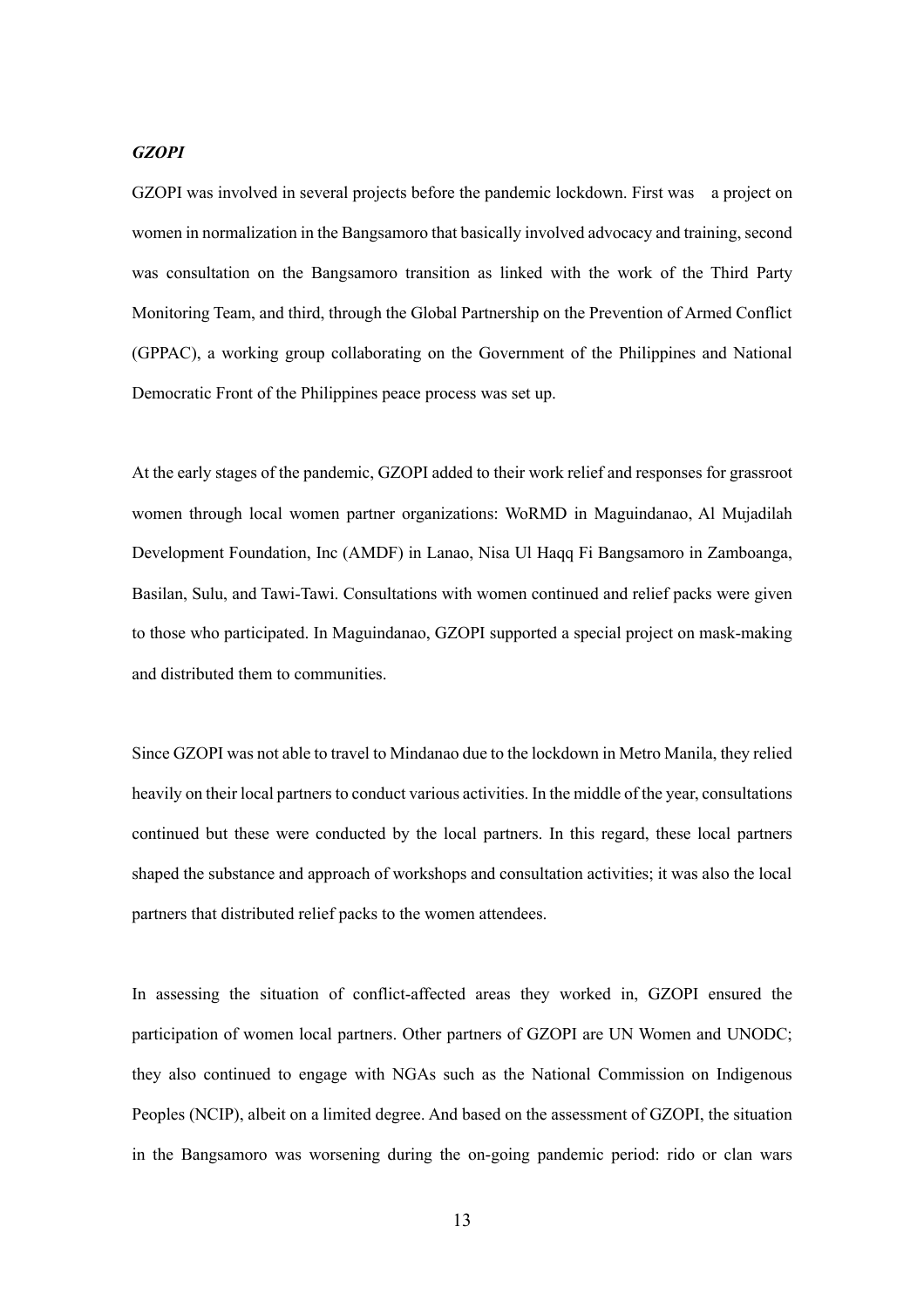continue and there were more incidents of the killing of indigenous peoples (IPs).

With regard to advancing WPS, GZOPI said they continued to contribute to the protection and prevention pillar through advocacy and to participation through consultations on peace and normalization. However, all of these works relied heavily on local partners that had a direct hand in implementing GZOPI projects and in re-shaping the conduct of workshops that grassroot women participated in.

For GZOPI, seeking stronger networking and maximizing what exists has been their key strategy in trying to survive and advance their work in the middle of the pandemic. Their local partners have been instrumental in their survival. WPS was also more difficult to advance during the pandemic as both CSOs and government's attention are divided. It has been more difficult to advocate for the protection and prevention aspect of WPS. Nonetheless, creative approaches -- such as workshop/consultations + relief operations --- were necessary.

## *Sulong CARHRIHL/Peace*

Prior to the pandemic lockdown Sulong was actively implementing a project with indigenous women (IW) in the provinces of Quezon (GUPAD-LN), North Cotabato (NALKATI), Agusan del Sur (PASAKK), and Bukidnon (KMMKM). They were involved in a capacity building program on governance and peace from a gender and human rights perspective that was aimed at strengthening IW's participation in the political, economic, social, and cultural spheres. Specifically, IWs were trained in local advocacy, the conduct of dialogues with local leaders, and the development of livelihood endeavors. They were about to start the same engagement with IW from Rizal and Davao Region when the lockdown was declared.

During the lockdown, enough communication continued with local IW partner organizations for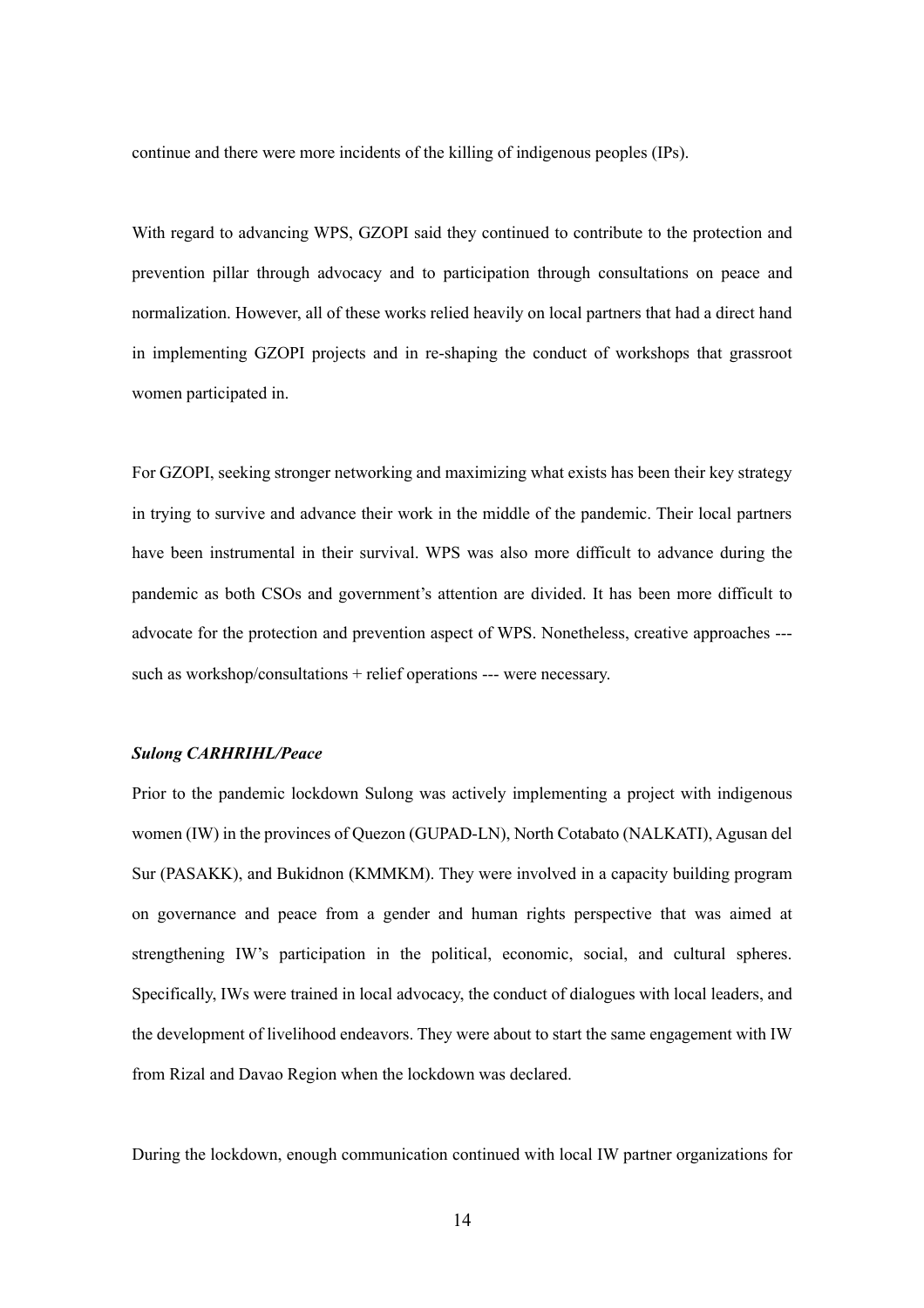them to feel that the project was proceeding as planned. Continuing the project amidst the pandemic lockdown also enabled them to pick-up on activities (i.e. data gathering) despite the fact that Sulong --- which is based in Metro Manila --- was not with them. At the same time, previous mechanisms such as the Monitoring and Action Response (MAR) team in various areas, continued with local monitoring and documentation of human rights violations simultaneously with COVID-19 incidents and verification. Sulong relied on these reports to craft their assessment and subsequent actions.

Armed conflict continued in the places that Sulong worked with. Incidents of human rights violations increased, recruitment of children for armed groups continued, and red-tagging was unabated. This is the result of Sulong's assessment with input from the IW. Apart from partner IWs, Sulong strengthened their relationship with the Commission on Human Rights (CHR), the Human Rights Office of the Armed Forces of the Philippines (HRO AFP) and the Human Rights Office of the Philippine National Police (HRO PNP). Engagement with the CHR was in light of coordinating with the regional offices of the Commission while relating with security forces and was a strategy to bridge to ground forces.

For Sulong, coordination with various stakeholders --- particularly government --- contributes to advancing protection and prevention of violence against IW. Their leadership capacity building programs also include provisions for early warning, early response, psychosocial support, and paralegal training. IW women directly participate in the monitoring and validation of human rights cases as well as in the control of armed conflict situations in their respective areas. According to Sulong, they are able to do their work because of reliable local partners as well as engagement with various stakeholders.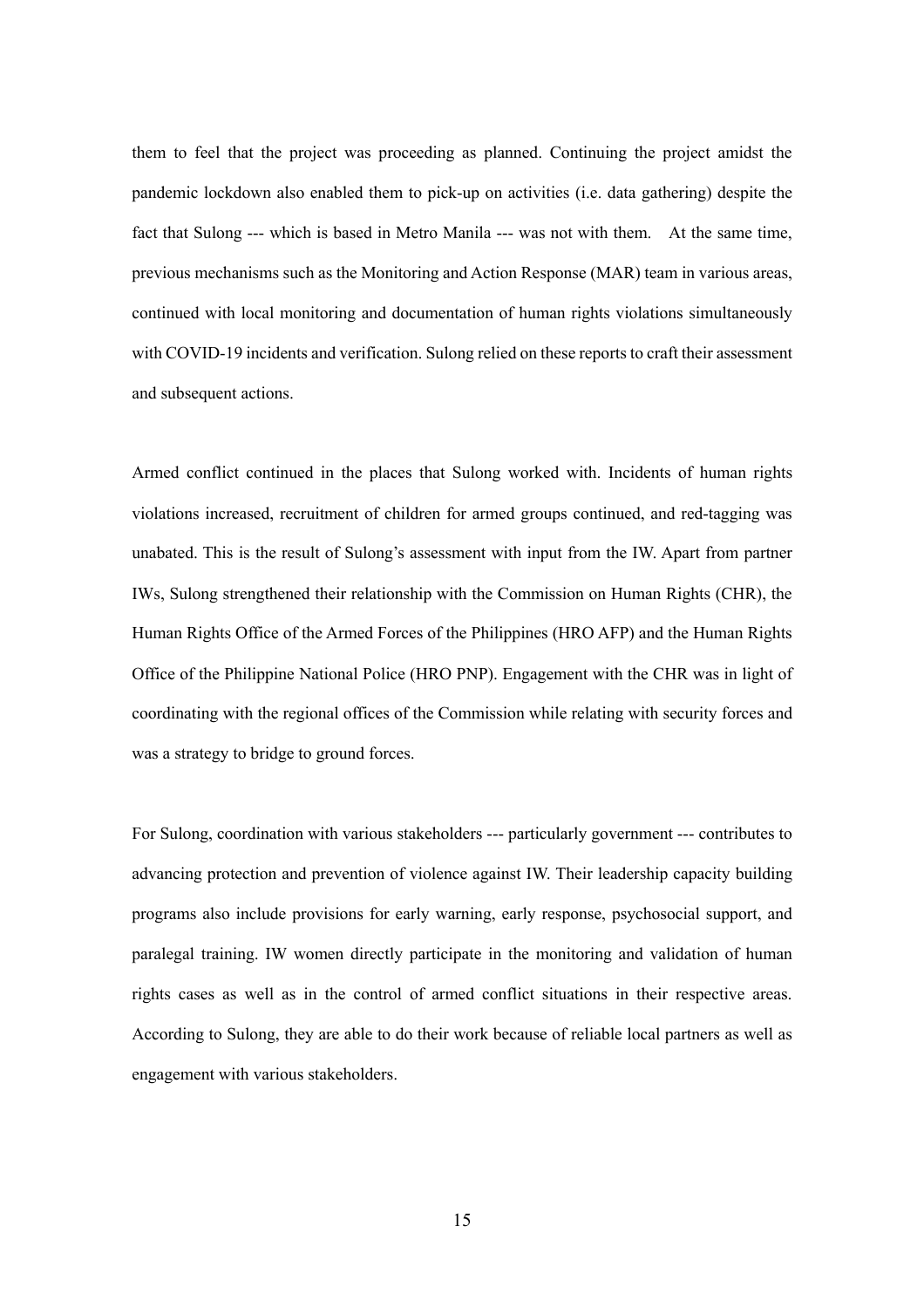## *WE Act 1325*

Before the pandemic lockdown, WE Act 1325 was busy with several projects and activities. They were involved in talks with peace table actors such as the NDFP to return to peace negotiations; legislative advocacy concerning the Bangsamoro Organic law and campaign for the plebiscite; and conducting humanitarian assistance in evacuation camps during the Marawi Siege.

During the pandemic lockdown, WE Act 1325 realized that they needed to recast and realign their funds to assist conflict-affected women who were also impacted by the pandemic. One of these realignments was the delivery of *iftar* during Ramadan as well as the delivery of food packs to women FGD participants from North Upi, North Cotabato, Lanao del Sur, and Zamboanga. They also did the same for armed conflict widows who needed immediate relief assistance. In other words, their actions were consultation + humanitarian assistance rolled into one. Additionally, WE Act 1325 also engaged in advocacy against red-tagging.

As regards the assessment of conflict in the areas they were working with, the WE Act 1325 relies on local female partners and their partnerships with various conflict affected communities. To a large extent, the physical presence of WE Act 1325 is through their local partners. Through them, WE Act 1325 is able to touch base with grassroots women who also had insights on their situation. Apart from local partners and grassroots women, WE Act 1325 also engaged with BARMM government entities such as the BWC. Unfortunately, when the pandemic hit, WE Act 1325 were no longer able to engage with NGAs such as OPAPP as they did before. They continue to network with other CSOs.

The niche of WE Act 1325 is women's participation and representation. They have a positive track record on policy advocacy and networking. They have also been strong in preparing women leaders for political and economic participation such as what they have been doing with the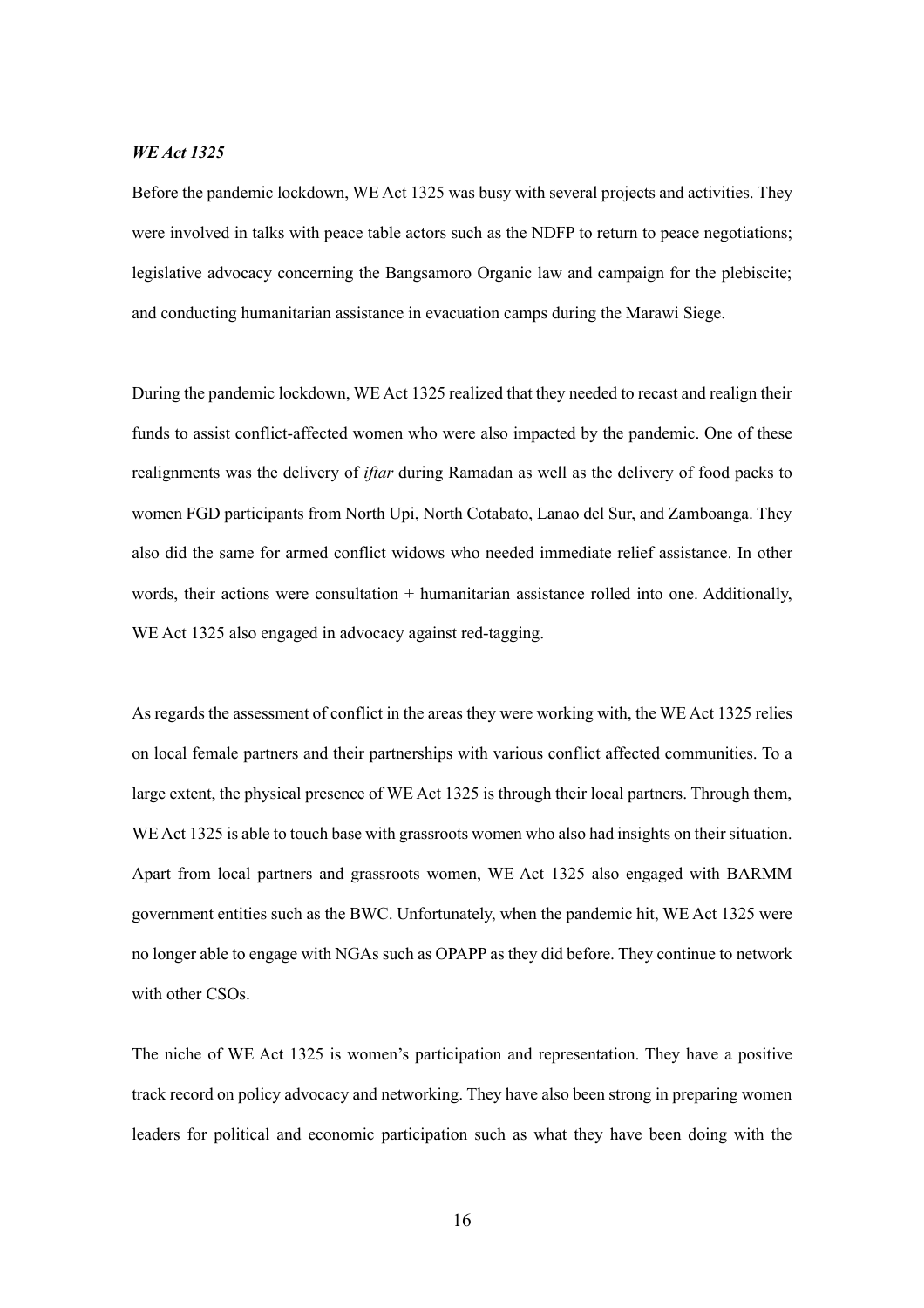Bangsamoro women. Because of this, WE Act 1325 is optimistic that Bangsamoro women will play a significant role in the Bangsamoro transition process. They have been hearing about possibilities from local partners --- women's political party, IW party, and/or IP party with women representatives. Despite the pandemic, no matter how challenging things have been, WE Act 1325 believes that they can still get things done. Learning from experience, WE Act 1325 trusts the 'bottom-up' approach as well as relying on local partners to see their advocacy through.

# **5. Weaving Women's Agency into a Pandemic and Implications for Women, Peace and Human Security**

First and foremost, CSOs maximized what already existed. To a large extent, this has been the gain from networking. During the pandemic lockdown, CSOs banded together and worked with one another. Second, there was heavy reliance on local partners who have also been members of a national network of CSOs. In this light, prior working relationships as well being integrated in the network itself made it easier for the national organization to connect with grassroots organizations. At the same time, local partners also were given the greater decision-making tasks in the administration of work in the field. Of course, networking is nothing new as most CSOs around the world are linked with each other in the form of relations or structures. With multi-level (global, regional, national, local) interactions taking place, a web of connective action is not hard to come by. In the case of national networks, engaging the state --- both collaboratively and critically --- involves interactions between agents. The pandemic may have complicated the situation but by various means, CSOs did not give up. For example,

…the COVID-19 pandemic comes on top of existing challenges facing the implementation of the WPS agenda, including a global pushback against multilateral cooperation. But at the same time, the pandemic has demonstrated the prescience of this agenda, revealing the importance of gender analysis and gender-sensitive responses and the value of women's leadership, including that of local women peacebuilders, in times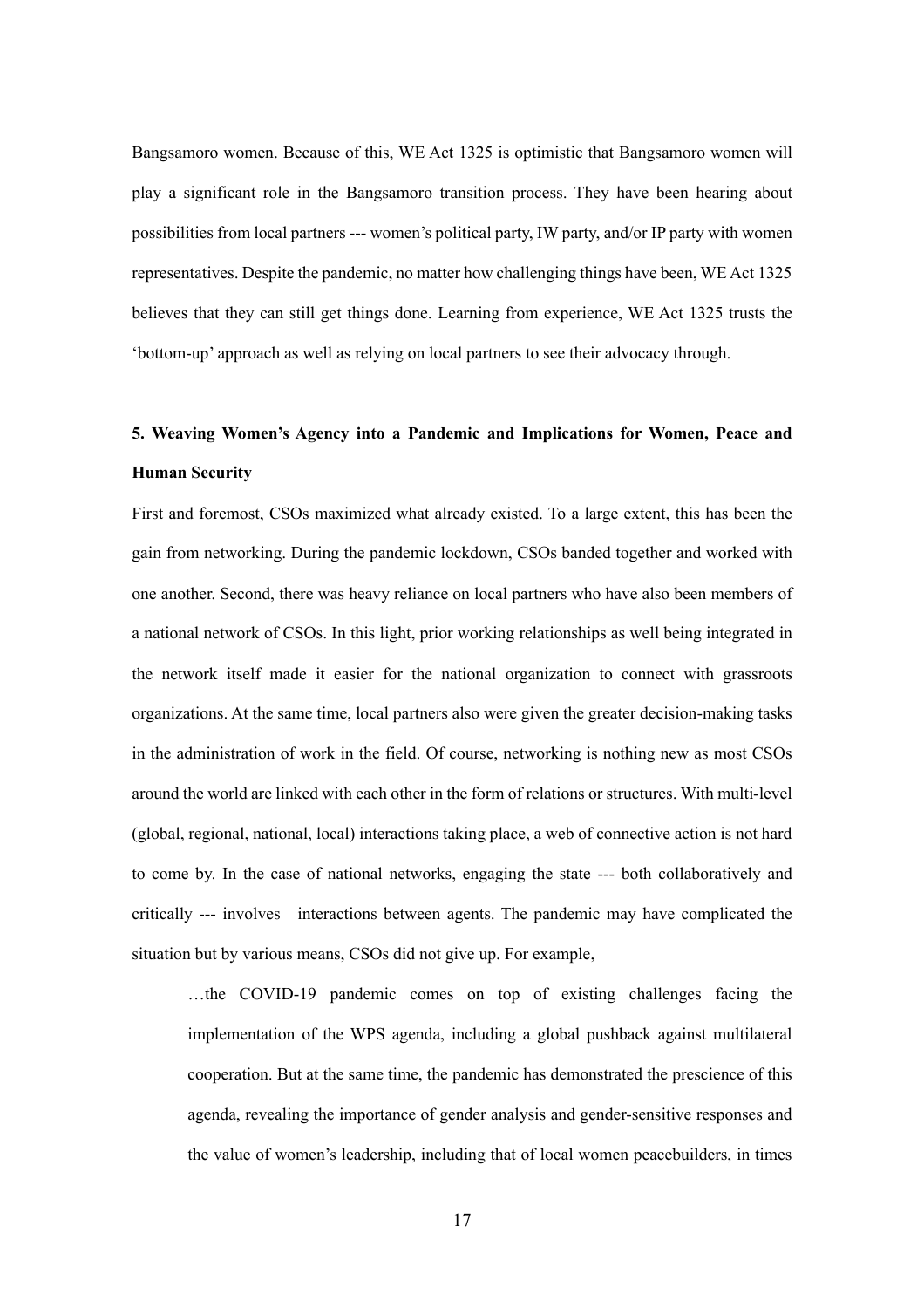of crisis (Rahmaty and Jaghag 2020, 2).

And third, listening to ground realities has been an important facet of the work of the CSO. It is no longer about parachuting in and jumping out but now includes the relationship of national with local and grassroots and this has proven to be an aspect of women's meaningful participation. Before the pandemic is over, we will see more of this.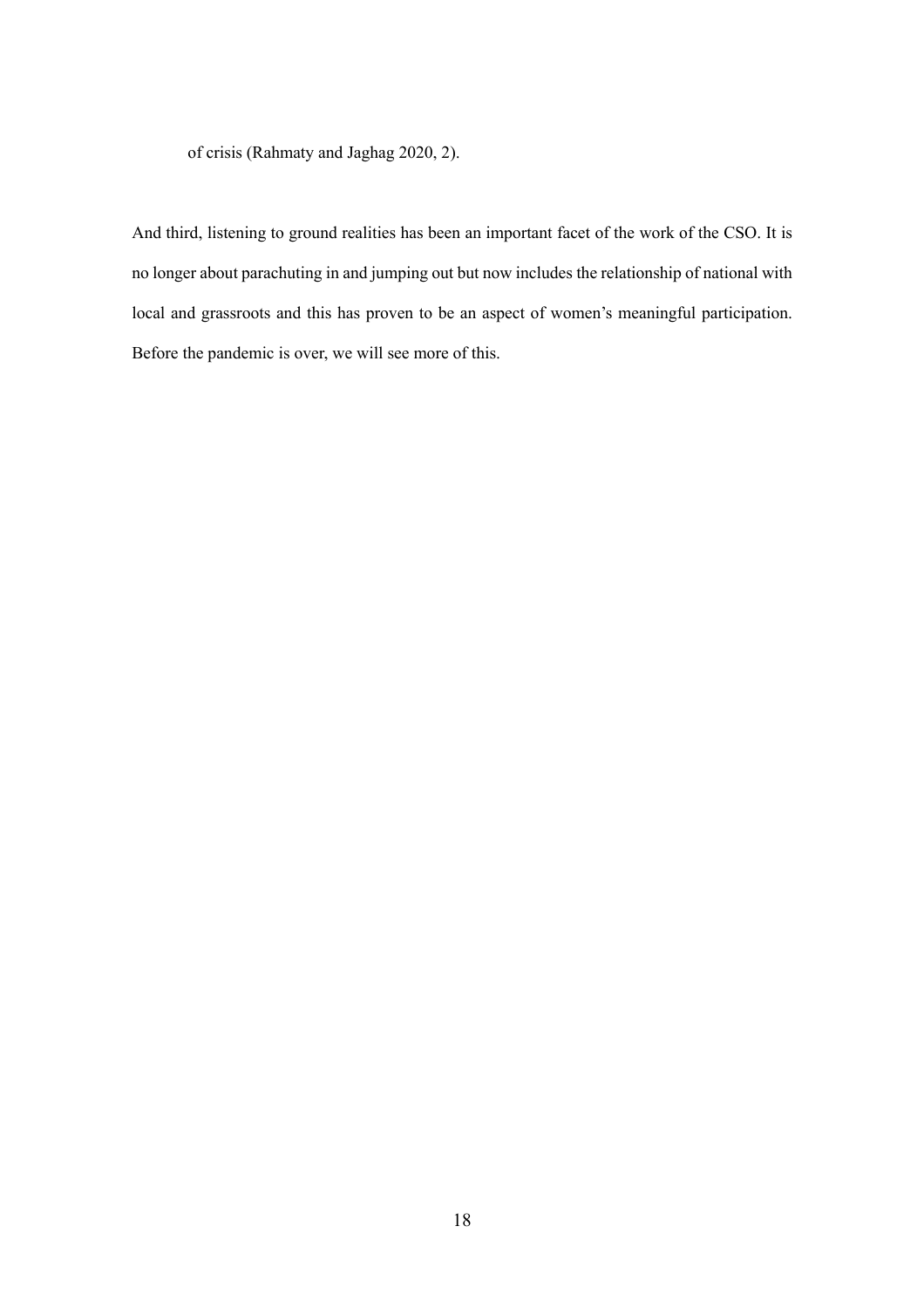## **References**

- Anderlini, Sanam Naraghi. 2020. *Women, Peace and Security in time of Corona*. https://blogs.lse.ac.uk/wps/2020/03/25/women-peace-and-security-in-the-time-of-corona/
- Dahl, Marianne, Jeni Klugman, and Brian Haiwen Zou. 2020. *What does the status of women reveal in a nation's pandemic preparedness and response?* Washington DC: Georgetown Institute for Women, Peace and Security and the PRIO Centre on Gender, Peace and Security. https://giwps.georgetown.edu/wp-content/uploads/2020/07/Status-of-women-pandemicresponse.pdf
- Davies, Sara, and Belinda Bennett. 2016. "A Gendered Human Rights Analysis of Ebola and Zika: Locating Gender in Global Health Emergencies." *International Affairs* 92(5): 1041-1060.

Department of Health. 2021. *Case Bulletin #482,* July 9. https://doh.gov.ph/covid19casebulletin482

- Fawale, O., O. F. Bamiselu, P. A. Adewuyi, and P. M. Nguku. 2016. "Gender Dimensions of Ebola Outbreak in Nigeria." *Annals of African Medicine* 15(1): 7-13.
- O'Reilly, Marie. 2019. "Where WPS Pillars Intersect." In The *Oxford Handbook of Women, Peace and Security,* edited by Sara Davies and Jacqui True. Oxford: Oxford University Press.
- Philippine Commission on Women. 2020. *Fighting the virus called violence: PCW Message for the 2020 18-Day Campaign to end VAW*. https://pcw.gov.ph/fighting-the-virus-called-violencepcw-message-for-the-2020-18-day-campaign-to-end-vaw/
- Rahmaty, Masooma, and Jasmine Jaghab. 2020. *Peacebuilding during a Pandemic: Keeping the Focus on Women's Inclusion.* New York: International Peace Institute.

Sears, Nathan. 2020. *The Securitization of Covid-19: Three Political Dilemmas*. https://www.globalpolicyjournal.com/blog/25/03/2020/securitization-covid-19-three-politicaldilemmas

Swaine, Aisling. 2020. *National Action Plans on Women, Peace and Security: Critical Tools on COVID-19 Responses in the Arab States Region*. UN Women. https://arabstates.unwomen.org/en/digital-library/publications/2020/10/naps-on-wps-critical